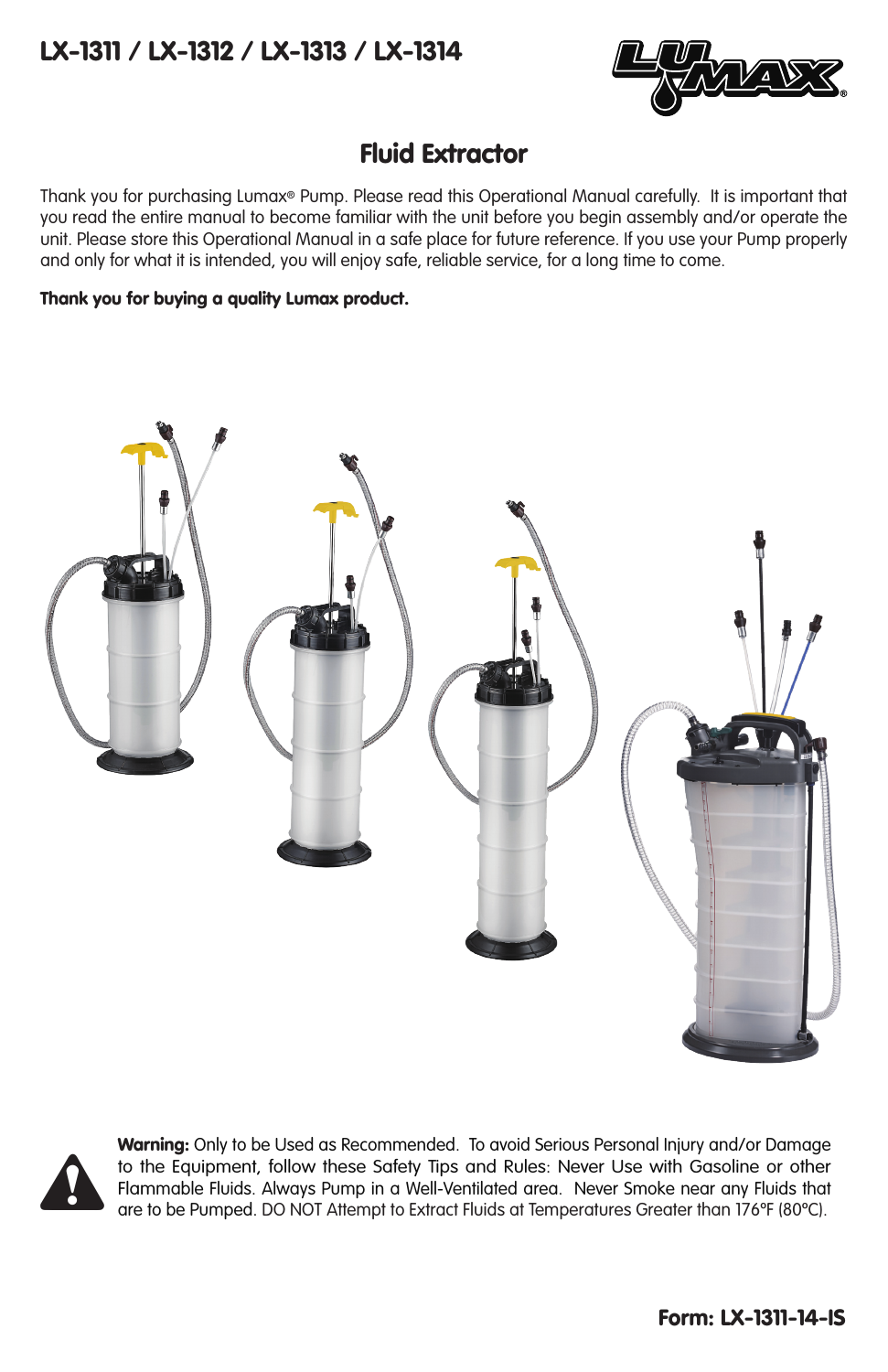

This Fluid Extractor is Designed for Servicing a Variety of Vehicles in a Safe and Convenient Manner. However, differences in Engine Blocks and Dip Stick Configurations may make it Impossible to Use this Equipment on Every Vehicle. The Procedures Documented in this Manual are to Serve as Guidelines for General Use of this Fluid Extractor.

In addition to these Guidelines, always Follow the Manufacturer's Recommended Procedures when Attempting to Use this Equipment on each Unique Vehicle. Do Not Attempt to Force the Tubes included with this Equipment into a Dip Stick Tube that will Not Readily Accept the Smaller of the 2 Tubes. The Tubes would Appear to be Too Large and Not Designed to be Used with the Particular Vehicle.

Draining Oil with this Fluid Extractor through the Dipstick Tube is Expected to be Simple and Straight-Forward. The Instructions were written as a General Guideline Only.

Note: DO NOT force the Tube into any Crankcase and make sure that you STOP PUSHING the Tube in if ANY FORCE IS RECOGNIZED. Your particular Dealer should be contacted for detail on using this equipment to extract Oil from your vehicle if issues arise.

TIGHTEN Lid-to-Reservoir Screws BEFORE First Use and PERIODICALLY to Ensure Proper Seal.

#### Recommended for Use with the following Fluids:

• Brake Fluid • Coolants • Engine Oil • Gear Oil • Power Steering Fluid • Transmission Oil

Suitable also for Low-Viscosity Fluids; such as Water.

Automatic Shut-Off Function: Lumax Fluid Extractor is Equipped with an Automatic Shut-Off Valve that Prevents Overfilling of the Fluid Reservoir. As the Extracted Fluid nears the Top of the Reservoir, it will Raise a Float, interrupting the Flow of the Fluid being Extracted.

#### Extracting Motor Oil through the Dipstick Tube:

- 1. Properly Park the Vehicle on Level Ground. Ensure the Transmission of the Vehicle is in "Park" Position and the Parking Brake is Applied.
- 2. Operate the Vehicle to Warm the Engine Oil to a Normal Operating Temperature. Turn the Engine OFF once the Engine Oil reaches Normal Operating Temperature. Caution: DO NOT Attempt to Extract Fluids at Temperatures greater than 176ºF (80ºC).
- 3. Remove the Engine Oil Dipstick.
- 4. Select and Insert the Appropriate Diameter Dipstick Tube into the Dipstick Fill Hole until it Reaches the Bottom of the Crankcase.
- 5. Connect the Main Suction Hose to the Dipstick Tube. Ensure the Tube Connections are Tight to Prevent Leakage.
- 6A. Manual Operation: Raise the Pump Handle on Top of the Reservoir Cover until it reaches its Highest Point. Start Pumping the Handle and the Unit will begin to Extract Oil from the Engine Crankcase. Once the Oil begins to Flow into the Reservoir, continue to Operate the Pump until all the Oil has been Drained from the Crankcase. Note: When Oil in the Reservoir reaches the Maximum Level, the Vacuum will be released to Prevent Overflowing. Caution: Due to varying Engine Fluid Capacities; if the Crankcase Capacity exceeds the Reservoir Capacity, it may be necessary to Empty the Fluid Reservoir before resuming the Extraction Process.
- 6B. **Air Operation:** Connect the Unit to Air Soruce. The Working Pressure should not Exceed 85~110 PSI (6~8 Bar). Open the Air Valve and the Unit will begin to Extract Oil from the Engine Crankcase.
- 7. When finished Extracting Used Oil, withdraw the Dipstick Tube from the Crankcase. Pour the Used Engine Oil from the Spout on Top of the Reservoir Cover into a suitable Container. Dispose of the Used Oil in an Appropriate Manner. Always check Local Area Laws and Ordinances regarding Handling, Pumping and Disposing of Liquids. Dispose of Pumped Fluid Properly. Do Not Drain into Street Drains, House Drains, or Backyards. Contact your Local Municipal Waste Management officials for Proper Disposal Methods.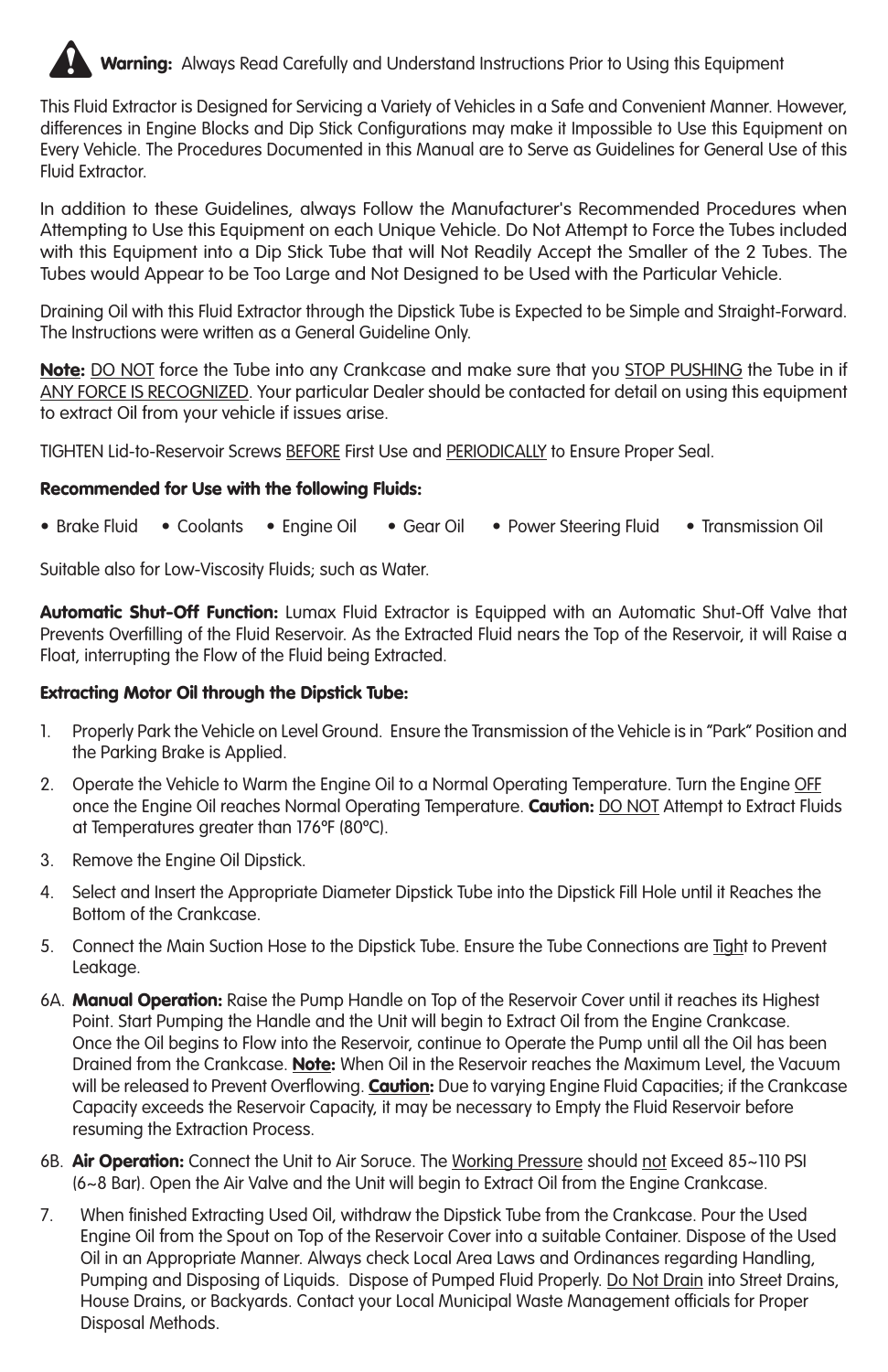8. **Note:** After Pouring Used Oil; if the Unit cannot create Suction for new Operation, Pull-out the Exhaust Valve (See Below) on the Backside of the Handle to Release the Negative Pressure in the Overflowing Device. Note: The Exhaust Valve on LX-1314 is Automatic.



- 9. Rinse the Extractor Reservoir, Pump, Main Suction Hose, and Dipstick Tube with Engine Degreaser, and allow them to Dry Thoroughly.
- 10. Refill the Engine with New Oil in accordance with a Proper Vehicle Maintenance Guide.

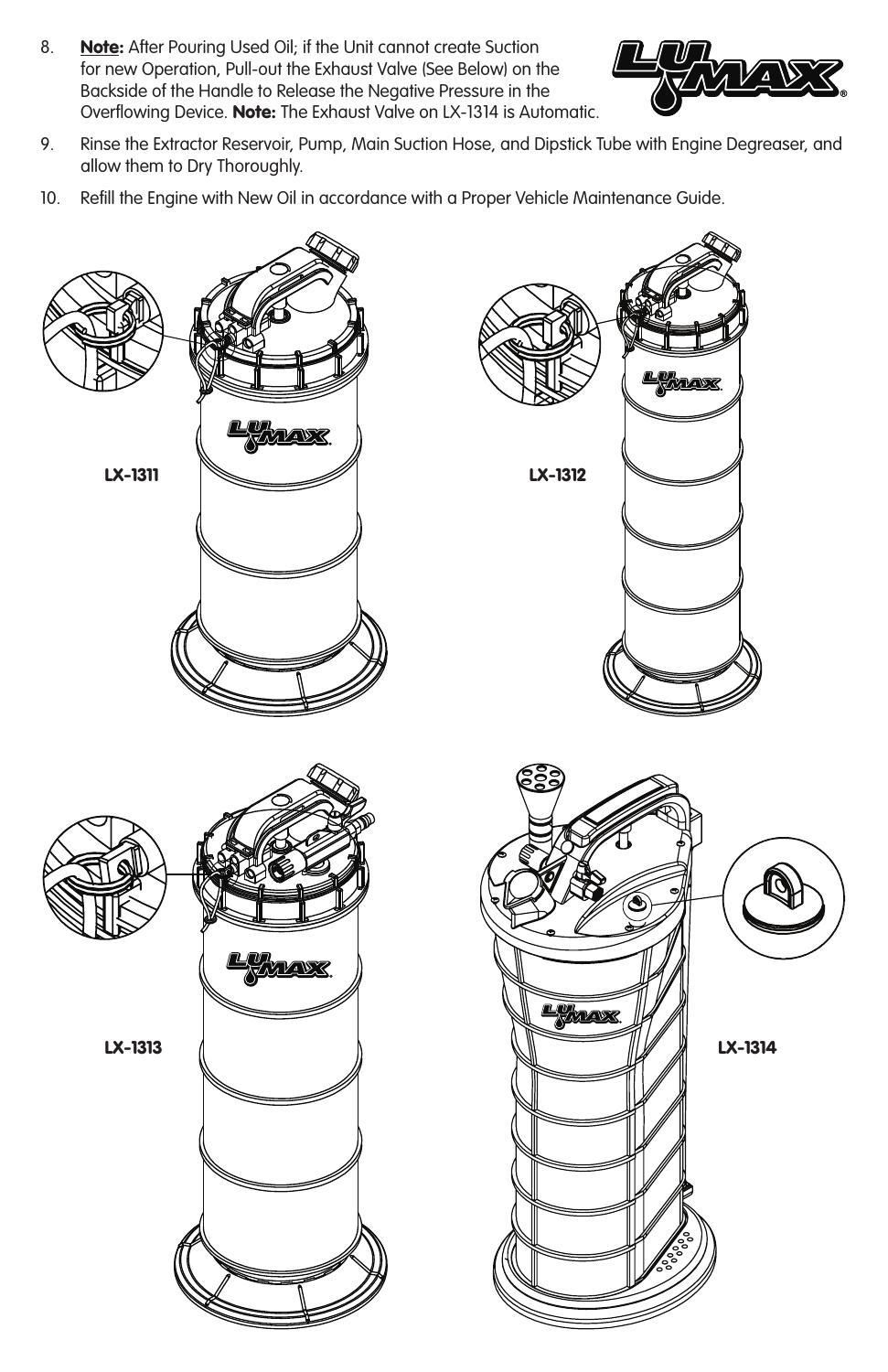# LX-1311 / LX-1312 / LX-1313 / LX-1314

# Extractor de fluidos

Gracias por comprar la Bomba Lumax®. Por favor lea con atención este manual operativo. Es importante que lea el manual completo para familiarizarse con la unidad antes de comenzar el montaje y/o utilizar la unidad. Por favor guarde este manual operativo en un lugar seguro para consultas futuras. Si usa su bomba adecuadamente, y sólo para el propósito para el que ha sido fabricada, usted disfrutará de un servicio seguro y fiable durante largo tiempo. Gracias por comprar un producto Lumax de calidad.



Advertencia: El aparato sólo debe ser usado como se recomienda. Para evitar lesiones y/o daños serios al equipo, siga estos consejos y reglas de seguridad: Nunca lo use con gasolina u otros fluidos  $\cdot$  inflamables. Siempre realice la operación de bombeo en un área bien ventilada. Nunca fume cerca de los fluidos que serán bombeados. No intente extraer fluidos a temperaturas mayores a 176ºF (80ºC).

Advertencia: Lea siempre con atención las instrucciones y asegúrese de comprenderlas antes de utilizar este equipo.

Este extractor de fluidos está diseñado para dar servicio a una variedad de vehículos de forma segura y práctica. Sin embargo, las diferencias en las configuraciones de bloques de motor y conductos de varillas medidoras de nivel podrían hacer imposible utilizar este equipo en todos los vehículos. Los procedimientos documentados en este manual están pensados para servir como pautas para el uso general de este extractor de fluidos.

Además de estas pautas, siempre siga los procedimientos recomendados por el fabricante cuando intente usar este equipo en cualquier vehículo. No intente meter a la fuerza los tubos incluidos con este equipo en un conducto para varillas de medición de nivel que no se adapte correctamente al más pequeño de los 2 tubos. Los tubos podrían parecer demasiado grandes y no diseñados para ser usados con el vehículo en cuestión.

Se espera que extraer aceite con este dispositivo extractor de fluidos a través del conducto de la varilla de medición de nivel sea sencillo y claro. Las instrucciones han sido escritas únicamente como pautas generales.

Nota: NO inserte el tubo en el cárter a la fuerza y asegúrese de DEJAR DE EMPUJAR el tubo hacia adentro si SIENTE ALGUNA OPOSICIÓN. Deberá contactar a su proveedor particular para detalles respecto al uso de este equipo para extraer aceite de su vehículo si se presentan problemas.

AJUSTE los tornillos que fijan la tapa al depósito ANTES del primer uso y de manera PERIÓDICA para garantizar un sellado adecuado.

### Recomendado para utilizar con los siguientes fluidos:

- Líquido de frenos Anticongelantes Aceite de motor
- 
- 
- Aceite para caja de vel Líquido de la transmisión asistida Aceite de la transmisión

Adecuado también para fluidos de baja viscosidad, como el agua.

Función de apagado automático: El extractor de fluidos Lumax está equipado con una válvula de apagado automático que impide el sobrellenado del depósito de fluidos. A medida que el fluido extraído se aproxima a la parte superior del depósito, un flotador entrará en funcionamiento, interrumpiendo el flujo.

### Extraer aceite de motor a través del tubo de la varilla de medición de nivel:

- 1. Estacione el vehículo correctamente en un lugar plano. Asegúrese de que la transmisión del vehículo esté en la posición "Parking" y que el freno de estacionamiento esté puesto.
- 2. Encienda el vehículo para calentar el aceite del motor a una temperatura de funcionamiento normal. APAGUE el motor una vez que el aceite de motor alcance dicha temperatura. **Precaución:** NO intente extraer fluidos a temperaturas mayores de 176ºF (80ºC).
- 3. Retire la varilla de medición de aceite del motor.
- 4. Seleccione e inserte el tubo del diámetro adecuado, en el agujero de llenado del conducto de la varilla de medición de nivel hasta que alcance el fondo del cárter.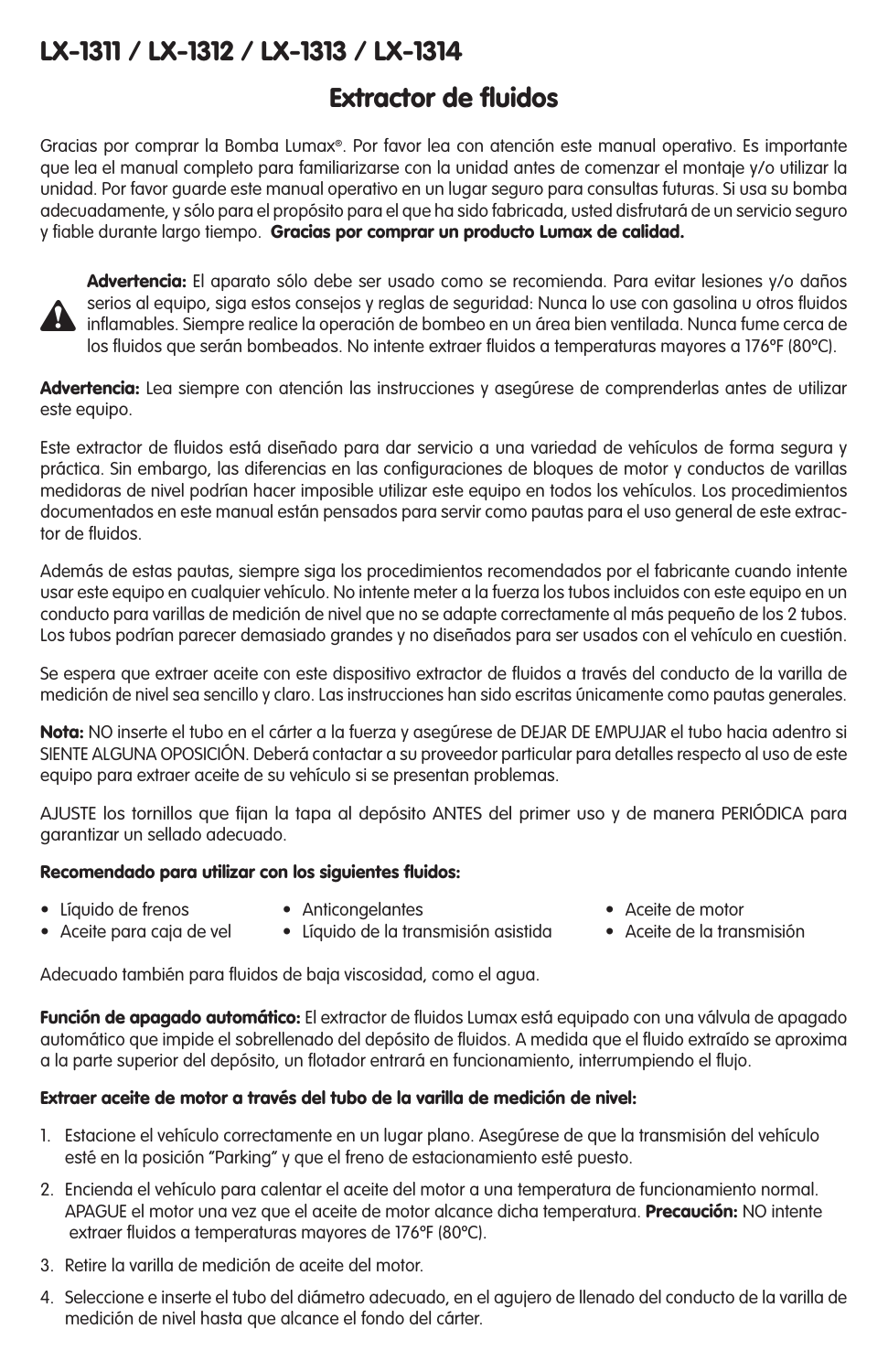5. Conecte la manguera principal de succión al tubo insertado en el conducto de la varilla medidora de nivel. Asegúrese de que las conexiones del tubo estén muy bien selladas para evitar fugas.



- 6A. Operación Manual: Levante la manilla de la bomba, que se encuentra en la parte superior de la tapa del depósito, hasta que alcance el punto más alto. Comience a bombear y la unidad comenzará a extraer aceite del cárter del motor. Una vez que el aceite comience a fluir hacia el depósito, siga manipulando la bomba hasta que todo el aceite haya sido extraído del cárter. Nota: Cuando el aceite del depósito alcance el nivel máximo, se liberará el vacío para evitar el desbordamiento. Precaución: Debido a las diferentes capacidades de fluidos de los motores, si la capacidad del cárter excede la capacidad del depósito, podría ser necesario vaciar el depósito de fluidos antes de continuar con el proceso de extracción.
- 6B. Utilización de aire: Conecte la unidad a la fuente de aire. La presión de trabajo no debería exceder 85~110 PSI (6~8 Bar). Abra la válvula de aire y la unidad comenzará a extraer aceite del cárter del motor.
- 7. Cuando termine de extraer el aceite usado, retire del cárter el tubo insertado en el conducto de la varilla medidora de nivel. Vierta el aceite de motor usado del canalón que se encuentra en la parte superior de la tapa del depósito, en un depósito adecuado. Deseche el aceite usado de forma adecuada. erifique siempre las leyes y regulaciones locales relativas al manejo, bombeo y eliminación de líquidos. Deseche los fluidos bombeados adecuadamente. No vierta los fluidos en el desagüe doméstico o de la calle, o en patios traseros. Póngase en contacto con los funcionarios de manejo de desechos de su localidad para estar al tanto de los métodos adecuados de eliminación.
- 8. Nota: Después de verter aceite usado, si la unidad no puede generar succión para una nueva operación, retire la válvula de escape (Vea abajo) que se encuentra en la parte trasera de la manilla, para liberar la presión negativa del dispositivo de desbordamiento. Nota: La válvula de escape del LX-1314 es automática.
- 9. Enjuague el depósito del extractor, la bomba, la manguera principal de succión y el tubo para conducto de la varilla medidora de nivel con desengrasante para motores, y permita que se seque completamente.
- 10. Vuelva a llenar el motor con aceite de motor nuevo siguiendo una guía de mantenimiento adecuada.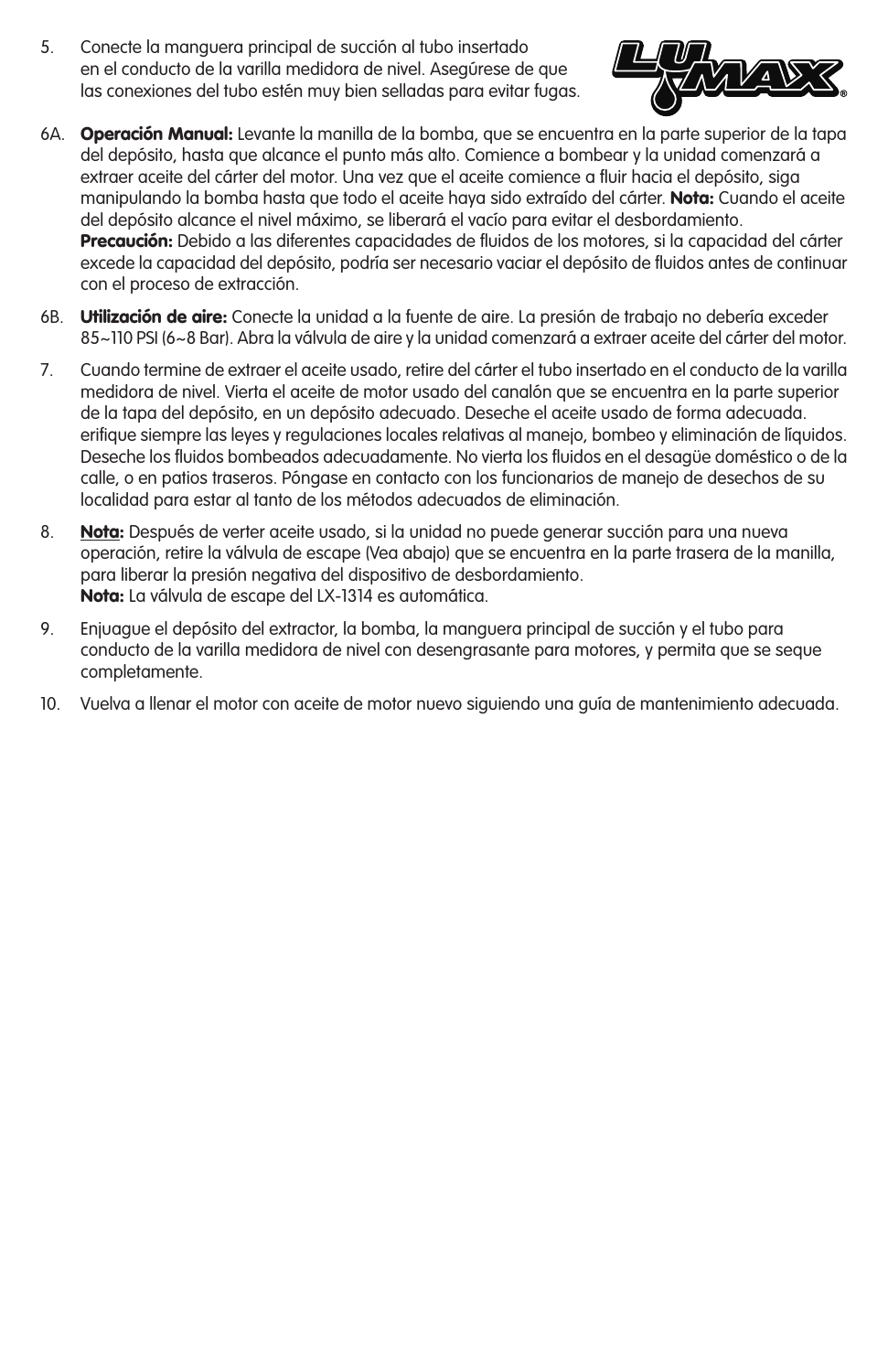## LX-1311 / LX-1312 / LX-1313 / LX-1314

## Extracteur de fluides



Avertissement: L'appareil doit uniquement être utilisé comme l'on recommande. Pour éviter des blessures et/ou dommages sévères au matériel, veuillez suivre ces conseils et réglés de sécurité. Ne l'utilisez jamais avec de l'essence ou d'autres fluides inflammables. Réalisez toujours l'opération de pompage dans une zone bien ventilée. Ne fumez jamais près des fluides qui seront pompés. N'essayez pas d'extraire de fluides à températures supérieures à 176ºF (80ºC)

Merci d'avoir acheté la Pompe Lumax®. Veuillez lire attentivement ce manuel opératif. Il est important que vous lisiez le manuel complet afin de vous familiariser avec l'unité avant de commencer le montage et/ou utiliser l'unité. Veuillez garder ce manuel opératif dans un endroit sûr pour toute consultation future. Si vous utilisez votre pompe correctement, et uniquement pour le but pour lequel elle a été fabriquée, vous profiterez d'un service sûr et fiable pendant longtemps. Merci d'acheter un produit Lumax de qualité.

Avertissement: Lisez toujours attentivement les instructions et assurez-vous de les comprendre avant d'utiliser ce matériel.

Cet extracteur de fluides est conçu pour réviser une variété de véhicules de façon sûre et pratique. Cependant, les différences entre les configurations des blocs-moteurs et jauges de niveau pourraient rendre impossible l'utilisation de ce matériel dans tous les véhicules. Les procédures documentées dans ce manuel sont concues pour servir comme directrices pour l'utilisation générale de cet extracteur de fluides.

En outre de ces directrices, veuillez suivre toujours les procédures recommandées par le fabricant quand vous essayez d'utiliser ce matériel avec tout véhicule. N'essayez pas d'introduire à la force les tubes inclus avec ce matériel dans un conduit pour jauges de niveau qui ne s'adapte correctement au plus petit des 2 tubes. Les tubes pourraient paraître trop grands et non conçus pour être utilisés avec le véhicule en question.

On peut envisager une extraction simple et claire d'huile à l'aide de ce dispositif extracteur de fluides à travers le conduit de la jauge de niveau. Les instructions ont été écrites uniquement comme directrices générales.

Note: N'insérez pas le tube dans le carter à la force et assurez-vous de ARRÊTER DE POUSSER le tube vers l'intérieur si vous RESSENTEZ D'OPPOSITION. Vous devrez contacter votre fournisseur particulier pour détailles sur l'utilisation de ce matériel pour extraire huile de votre véhicule si vous rencontrez des problèmes.

SERREZ les vis qui fixent le couvercle du réservoir AVANT de la première utilisation et de façon PÉRIODIQUE pour assurer une fermeture appropriée.

#### Recommandé pour utiliser avec les fluides suivants:

- 
- 
- 
- 
- 
- Liquide de frein Antigel Huile de moteur • Liquide de la transmission assistée

Approprié aussi pour fluides bas viscosité, comme de l'eau.

Fonction d'extinction automatique: L'extracteur de fluides Lumax est équipé d'une valve d'extinction automatique qui empêche le sur remplissage du réservoir de fluides. À mesure que le fluide extrait approche la partie supérieure du réservoir, un flotteur commencera à fonctionner, interrompant la circulation du fluide.

### Extraire huile de moteur à travers le tube de la jauge de niveau:

- 1. Stationnez le véhicule correctement dans une surface plane. Assurez-vous que la transmission du véhicule soit dans la position « Parking » et que le frein à main soit sur place.
- 2. Allumez le véhicule pour réchauffer l'huile du moteur à une température de fonctionnement normale. ÉTEIGNEZ le moteur une fois que l'huile du moteur aura atteint une telle température. Précaution: N'ESSAYEZ PAS d'extraire fluides à températures supérieures à 176°F (80°C)